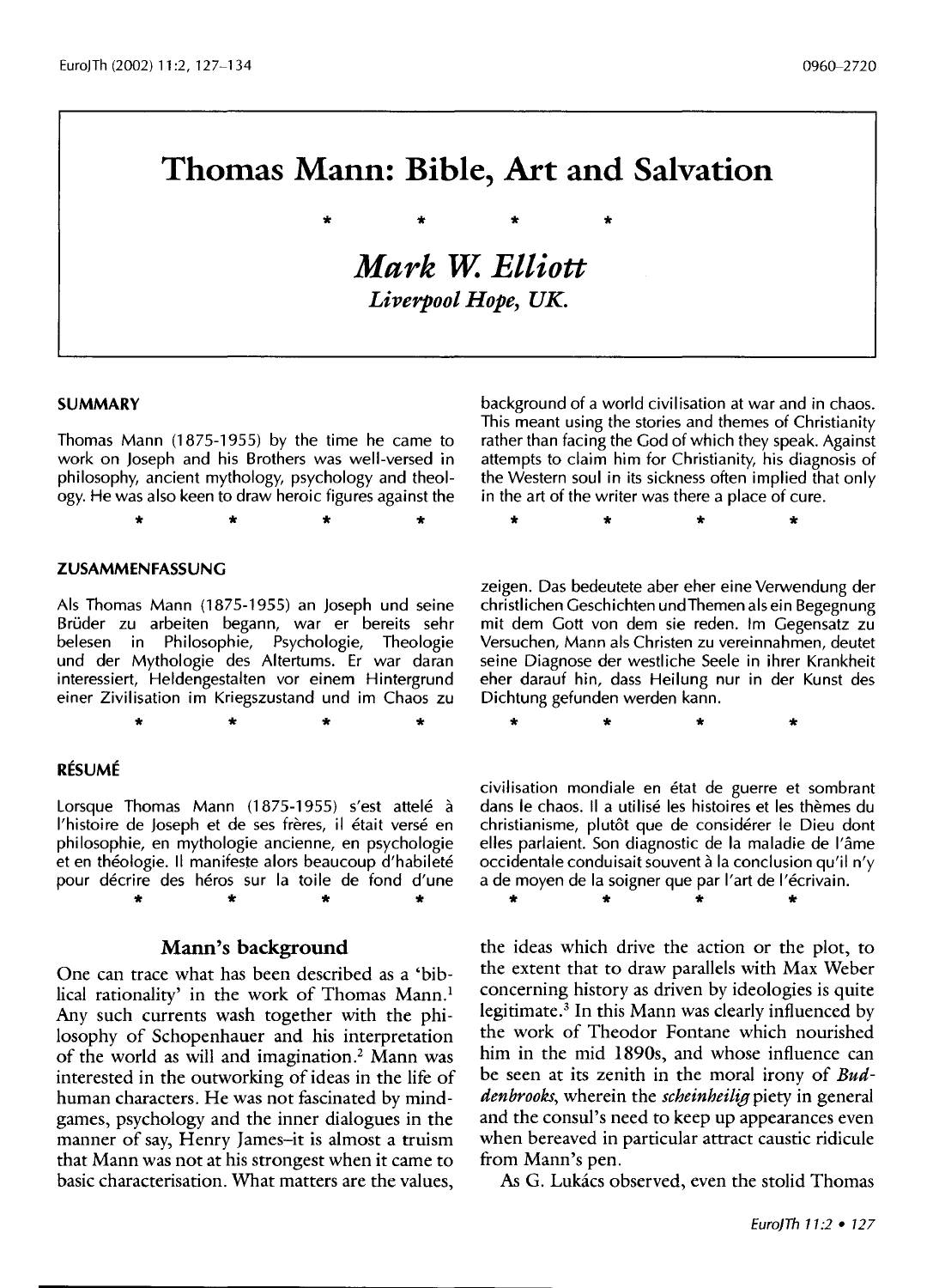Buddenbrook found some consolation in reading Schopenhauer, and Mann seemed then to be indicating that he agreed with such pessimism, that the world itself had to be left to its decay.4 By the time of *The Magic Mountain* we are presented with the typical extremes of Naptha and Settembrini, even if the latter's 'the world as will' is only slightly preferred to the former's 'the world as representation'. Unlike Goethe Mann had, as if on the other side of Mount Enlightenment (Parnassus), little time for moral utopianism. This can be clearly seen even in the late work *Lotte in Weimar* which works against so much that Goethe would assert. Yet some kind of new optimism in later Mann *did* arise out of this despair during the mid -1920s, as his biographers have noted: it is the engagement that comes from the determination to fight evil where it can be located, and to hope for the purging of some of one's personal demons in the process. According to Hans Kiing, the path from *Buddenbrooks* to the later flowering of genius in the Joseph tetralogy was 'vom biirgerlich-Individuellen zum Mythisch-Typischen', in which a spiritual humanism, or at least an all-forgiving humanity gradually takes over.<sup>5</sup>

## **The Joseph story re-told**

With the huge undertaking of amplifying and retelling the story of *Joseph and his Brothers,* Mann added to the ancient and honourable tradition of the re-written bible. In *Jubilees* (as in Philo, Ps-Philo and *The Testament of Joseph)* there is a very sanitised version of the Joseph story, told in a matter-of-fact way, with the brothers clearly guilty of unprovoked wickedness.6 Yet Philo in *De Josepho*  attributed the hero's good looks to God' favour, and this may be a way for Philo of indicating his shallowness. In his *De Somnis* Joseph even stands for moral ambiguity, deviousness and vainglory, 'shifting back between true and apparent virtue. ' 7 Indeed Joseph, even in the hagiographical *Jubilees*  is merely a supporting player to the main figures of Judah and Levi. 8 This may be because Joseph was married to Aseneth, the daughter of the priest of On; in the story she does renounce the false gods and Joseph appears more self-righteous than ever and successful enough to rule over Egypt for 48 years. While in *Jubilees,* it is Jacob's mourning for the 'dead' Joseph on the lOth day of the 7th month that is presented as the reason for the Day of Atonement *Uub.* 34,15), on the other hand, in *Joseph and Aseneth* the hero is repeatedly described

in the text as 'son of God',<sup>9</sup> and the focus is very much on him. Joseph is a great magician, a 'mighty one of God' with healing as well as divinatory powers (44,8), but also one who keeps out of anything as ordinary as fighting in the ensuing civil war in Egypt. However these were in-house Jewish works, written for Jewish identity, too strictly 'theological', perhaps not even attempting an answer to 'what beliefs and ideas drive humans universally?' It was this quest for the universal that drove Mann to augment his biblical sources not only with Old Testament voices, but with those from the New Testament, but also from Ancient Egyptian and Sumerian mythology.

Hans Kiing argues that Mann was ill-advised in his wholesale buying into the Freudian notion of myth, although it is far from likely that Mann believed in the specifically Freudian account of such things. In fact, Mann was naïve or misinformed to believe (as Kiing often seems to when he writes of religion as 'Begegnung mit dem Heiligen') that there must be one original *Ur-Geschichte* of all history, according to which all religions go back to common root  $-$  usually Egypt. As Manfred Dierks observed, Julius Braun promoted this in his *Natur;geschichte der Sage,* 1864/S,and W. Bachofen also made much of the chthonic mythology of Egypt.<sup>10</sup> However, there is more in the more guarded thesis of A. Jeremias, that there is/was a common middle-eastern mythological world, and the more recent consensus follows this, as indeed did Mann. Distinctiveness arises from what religions *become as they grow alongside one another*, and one might want to reply to Küng, and others troubled by the ghost of 'comparative religion', that if there is to be any inter-religious harmonization and synthesis this will happen only eschatologically: *Endzeit* is not simply *Urzeit.* 

Mann did not choose the *Joseph* story simply because it provided its own magical and self-contained world. There is none of the exotic particularity of say, Flaubert's *Salammbo:* indeed, as Mann once wrote, *that* was how *not* to write of the past. Nor, at the other extreme, did he care much for Nietzsche's historicism, but thought that things *could* be learned from the past and its self-representation in its literature.<sup>11</sup> The humorous is all the more possible because these are not historical, time-bound characters. In mythical thinking there is not such a strong notion of the distinct categories of past, present and future, as Cassirer once put it, although Mann was apparently unaware of this work by his fellow exile.<sup>12</sup> Küng provides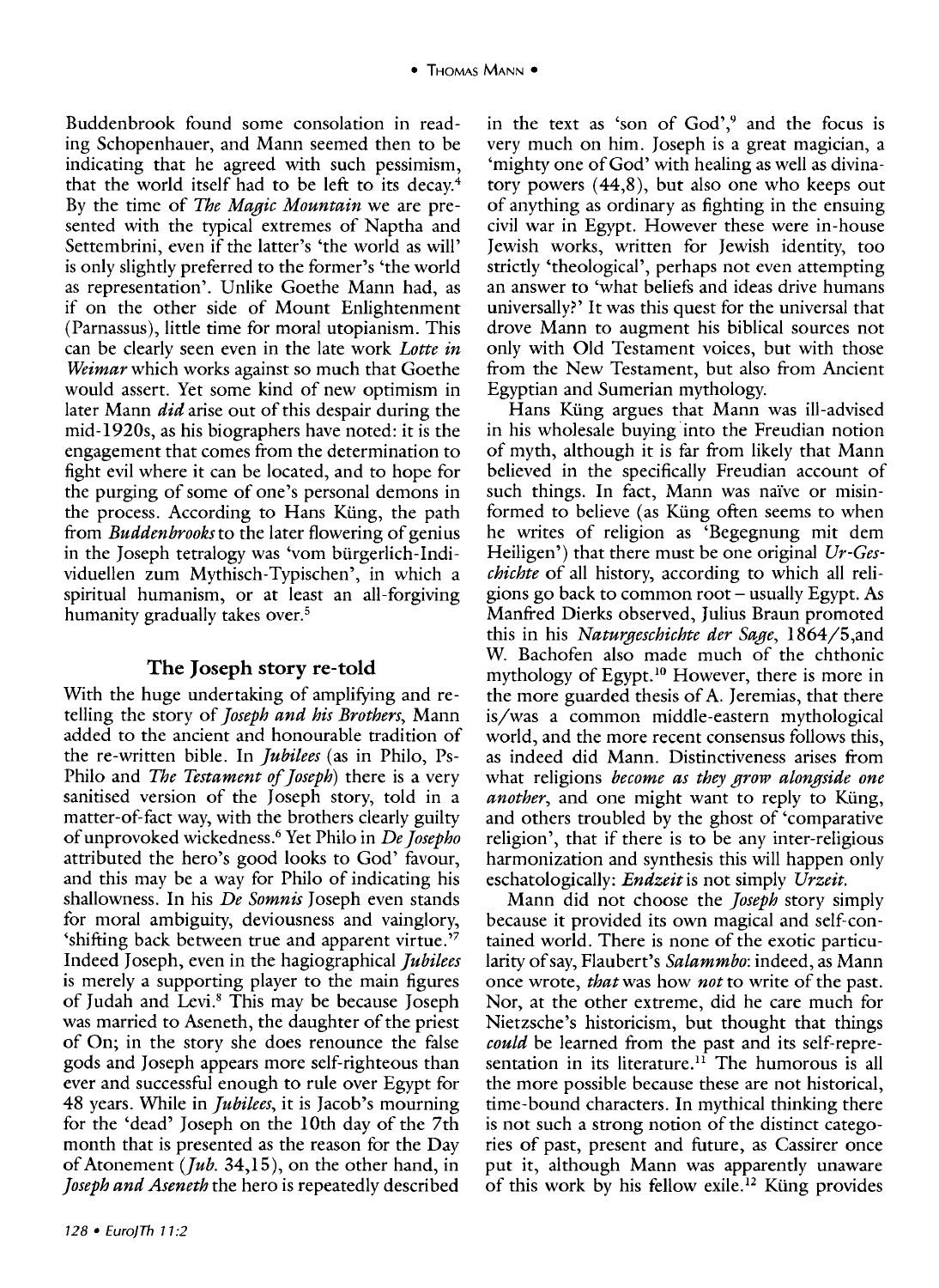the helpful insight that Mann was keen to present Joseph as one who bridged the gap between sacred and secular, thus to suggest that politics was truly religious. 13 In Mann, as in Goethe, the importance ofmoving from the personal up to the social: out of isolation is expressed.<sup>14</sup> Real change takes place in Joseph only after the second fall of Joseph  $-$  in the house of Petepre (Potiphar) – where the belief that his own vision of reality is the real one is forced to surrender to a more psychologically pluralist understanding: put simply, different people see things differently. Indeed, Lukács had asserted that Mann saw the need against so many modern writers, to put subjectivity firmly in its place.

The gradual but increasingly clear transition of Mann's irony and self-irony into the playful is determined by two components. On the one hand, the consciousness of his most important characters recedes ever more distantly from objective reality; on the other, reality asserts its supremacy over all kinds of false consciousness ever more vigorously. For this reason Mann's playfulness never dissolves objective reality, but on the contrary underlines its inevitable and natural triumph. The greater the discrepancy between being and consciousness, the more grotesque and degrading must the defeat of subjectivity be.<sup>15</sup>

There is thus a tragi-comic catastrophe and a 'degradation of the would-be-tragic'. Lukacs continues:

Modernism is well-versed in conjuring with extremes, but their trajectory lies between a false consciousness (unrecognised as such) and its special 'reality; subjectivism then is the ruling principle for both outlook and method. In Thomas Mann, however, the imagined reality oscillates with the real (objective) one and the latter is always victorious.<sup>16</sup>

Lukacs thus concludes that Mann is, or has at last become optimistic, perhaps owing to his faith in psychology which affirmed that human beings could leave behind illusion, that history need no longer be destructive. This optimism cannot simply be attributed to the effects of Californian sunshine.

Certainly the whole thrust of the Joseph story is a rejection of lonely individualism and the affirmation of the common human awareness of hope in the future and the power of love.<sup>17</sup> It is clear that *]oseph* is not a mere *Bildungsroman-* it is rather an *Erziehungsroman* which draws the individual out into society, the realm of the political. Joseph as the artist/ dreamer is able to turn his deathly art to serve life. This book was the mature Mann's favourite work, one in which Joseph becomes a bourgeois manager (as provider he is not quite Franklin D. Roosevelt) and evinces practical heroism, with (unconscious) echoes of Dostoevsky's lvan's axiom: 'Brot kommt zuerst und dann das Hosannah.'18 The Messiah is not to be expected from the heavens  $-$  any such notion is ironically ridiculed in *]oseph-* but is one from amongst us- a Hochstapler, a confidence trickster, a Felix Krull writ large. But is Joseph portrayed as so *ordinary,*  so *ungodly?* He may be the anti-Siegfried, but that does not mean he is presented as an anti-hero. Mann's Joseph is hardly JosefK.

Mann therefore does not so much de-mythologise as re-mythologise. Joseph and his brothers and their world stand for things. What is life other than unconscious repetition of primeval models of motives and behaviour? The question: to what extent was Mann interested in the figure of Christ as distinct from Tammuz-Adonai? - is not one Mann would have asked. Typologically there is foreshadowing of Christ in details - with Joseph in the pit: birth, death, hell descent, re-ascent, 19 although Mann seems more comfortable in referring these to 'God to come', rather than the more Christian traditional 'Christ to come'.<sup>20</sup> In any case Joseph spends three days and nights in the well (called 'hell'<sup>21</sup>); the angels watch over the empty well once he has risen from it; he is sold for 20 pieces of silver after Judah kisses him, although it is to Judah that the blessing of Jacob goes. On this last point there is a fine example of Mann's sturdy optimism: human beings are blessed not only through their cursedness but even in their cursing. Joseph's Festessen with the brothers is a kind of *Herrenmahl* that Jacob took beast's blood to be Joseph's (IV 646) made Joseph consider the difference between 'this is my blood' and 'this signifies my blood'. The sin-bearing Joseph becomes founder of a new religion. The words which Joseph uses when revealing himself to his brothers in Egypt are those of Christ to his disciples after the resurrection. In reply to Issachar's doubting Thomas-like query as to his identity, Joseph states: 'Joseph bin ich, iiberkleidet mit der Herrlichkeit dieser Welt.' Mann's Christ is no superhero nor everyman but the human being who is content with his humanity.<sup>22</sup> Mann is not inventing a mythology, he is re-presenting one.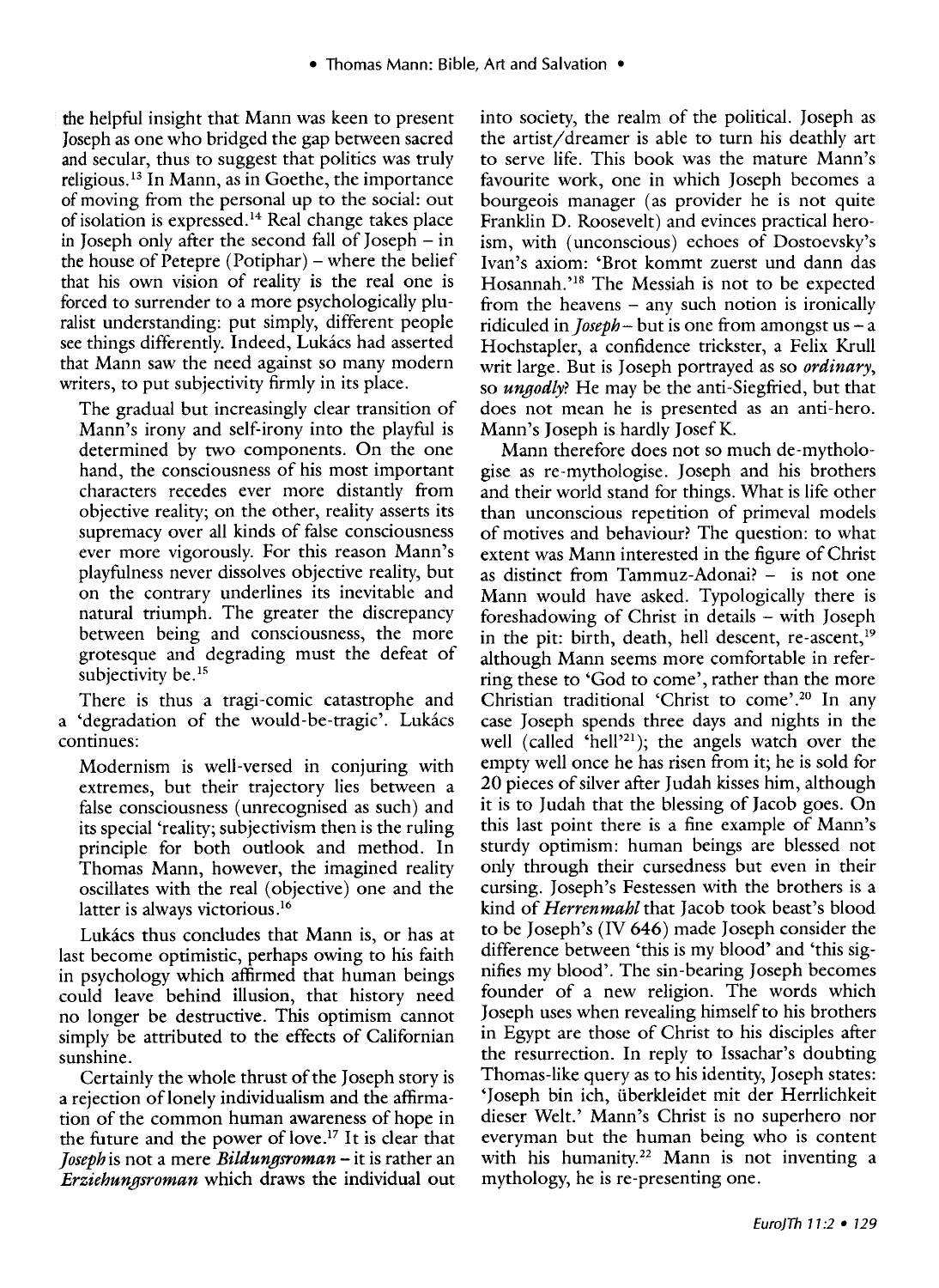#### **The Religious Mann**

The watershed in Mann's career around 1924-6 (curiously coincidental with that alleged to be the time of Karl Earth's 'turn') came after completing *The Magic Mountain* and was the sense that literature is more about re-saying reality than finding more of it to talk about. His understanding of *Wiederholung,* of 'myth' as repetition of a primal event, was something far more positive than Nietzsche's 'eternal return' as termless recapitulation or variations on a theme, for it meant a making-available in the present of the best of what went before and would yet come. Such a motif is to be found in *Lotte in Weimar* (from coincidentally on the lips of Adele Schopenhauer) and in *The Holy Sinner (Der Erwiihlte).* After all, on receiving the Nobel Prize he was bold enough to say: 'I am no Catholic. I believe in the immediacy of God.'23 Admittedly, this sounds perilously close to Jung's celebrated 'Gnostic' boo mot: 'I do not believe that God exists. I know', but it is perhaps just an exaggeration of Protestant theology.

Irony as one's meta-principle often means one ends with little of positive substance to affirm. However, by the end of his life Mann became a doubter of doubt, and in that sense could be claimed as religiously 'post-modern'.24 Yet Mann was too much an optimist in human possibilities to have been able to wear the 'postmodernist' etiquette with conviction. Part of his liking for Freud was his remedy: the Freudian clarification of the unconscious in light of conscious, a kind of secularised 'perspicuity principle'.<sup>25</sup> And yet there would be a shift away from Freud, a sense that human individuals have to go further than Freudian enlightenment of their personal troubles, to move out of themselves altogether to find salvation.26 We know that in 1936 Mann was involved in organising the celebrations of Freud's 80th birthday when the latter was 'honoured as 'the pathfinder to a humanism of the future'. Through Freud, the human race could hope to find itself standing in 'a bolder, freer, more joyous, artistically more mature relationship to the powers of the underworld, the unconscious, the id, than is granted to today's humanity, as it struggles in neurotic Angst and its accompanying hatred'.<sup>27</sup>

Accordingly, in the one step beyond Freud, a Jungian influence was also mediated to him, principally via Karl Kerenyi, originating in the early 1930s<sup>28</sup> while his acceptance of Freud had become qualified since the 1925-29 period. In the politi-

cal climate of incipient totalitarianism, humanism needed to find a more solid foundation. As with Goethe's Faust who is really a Prospero-figure, Mann's Joseph is one who has belief in the future and its possibilities *(Zukunftsglauben).* Mann himself was the prophet of this Ideal of future self-integration. For Joseph shows a reconciliation of the divided human being, including the chasm between Spirit and Soul/Nature, without losing anything of either by some process of *Aufhebung.* 29 Whereas Hans Castorp in *The Magic Mountain* only got to realise the diagnosis, the later creation, Joseph demonstrates the remedy as well. And these remedies are to be found in the ancient traditions of wisdom, with Christianity as a pillar of civilisation. However, as mentioned above, in that Joseph is portrayed exactly as the kind of thing Dostoevesky's Grand Inquisitor was looking for from a hero, Werner Frizen is not wrong to raise the question of whether Joseph is the 'anti-Christus'.30

## **Mann and Christ**

The Jungian elements can be seen: Joseph-Christ is the *Pantokrator* for the economy of the known world, yet, graciously, he is also Hermes-like and communicates through his art the secrets of the invisible God who is beyond time and space. The Christ-myth thus understood, in which opposites are integrated relates well to Mann's view of sexuality. 31 Throughout the work in its love of description mirroring a love of life, there is the presence of Fontane's 'feines Gefühl', tastefulness, but also ofGoethe's ethicized form of Christianity, and it is perhaps not without significance that Mann broke off after the 'Joseph in Egypt ' section to write *Lotte in Weimar.* <sup>32</sup>

Werner Frizen has noted the echoes of the Parsifal legend in this first part of *]oseph,* for whom the hermaphrodite nature of the Christ-type was helpful in resolving conflict in a way analogous to that of Adam's androgyny in the kabbalah.<sup>33</sup> In truth, Mann's androgynous Pharaoh seems a bit like a Disney character, a sort of even camper Shere Khan from *The Jungle Book.* Yet the one who has become known through the bible merely as 'Potiphar's wife', is in *]oseph* given a name, nay, two names – Mut and Eni – and in which her torment and courage, worthy of Vergil's Dido, are described and enobled precisely for the strength of her unashamed desire. Mann depicts the woman as hunter, and yet also the universal soul distracted by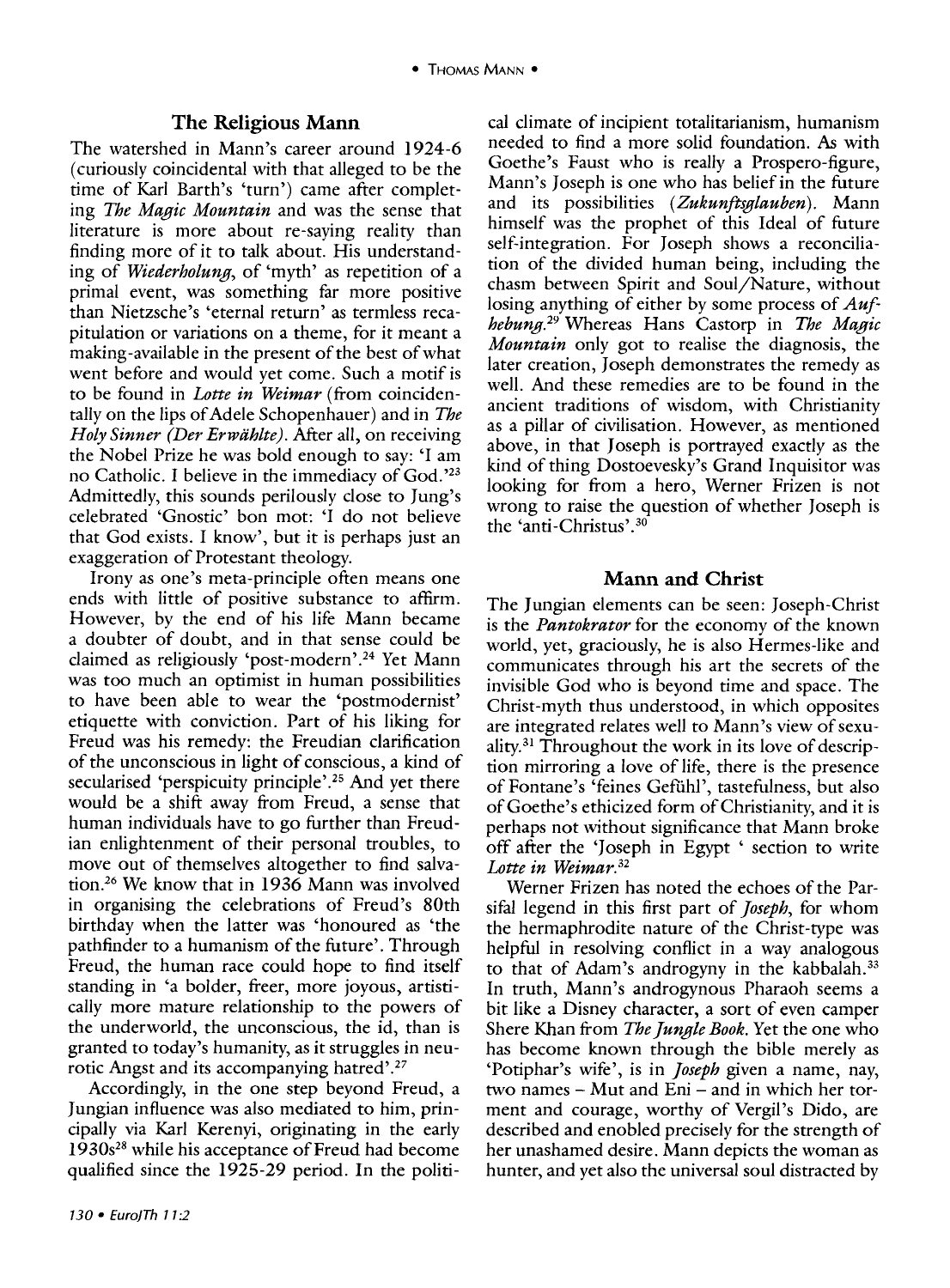a deity (Christ?) who is as desirable as he appears cold towards her. She is one of the finest creations of modern literature, and a brief selection is in order, not simply because Mann identified with her<sup>34</sup> nor just for the sake of literary style, but for the sense of the pathos of a love which lacks the fatherly ordering $35$  of the God of Israel.

Ein so große Dame, vornehm, überlegen,<br>hochmütig und weltgewandt, kühl hochmütig und weltgewandt, eingeschlossen bisher in das Ichgefiihl ihres Gottesdiinkels,- und nun auf einmal dem Du verfallen, einem von ihrem Standpunkt gesehen ausgemacht unwiirdigen Du, aber ihm verfallen bereits in solcher Schwache und bis zu solcher Auflosung ihres Herrinnentums, daB sie es schon kaum noch zustande brachte, wenigstens die Rolle festzuhalten der Liebesherrin und der herausfordernden Unternehmerin des Gefiihls, sondern sich bereits Sklavin wuBte des Sklaven-Du, da sie von ihm hinwegfloh mit miirben Knien, blind, bebend, mit flatternden Gedanken, flatternde Worte murmelnd, ohne Bedacht auf die Zofen, die sie doch mit Bedacht und Stolz zum Stelldichein mitgenommen: 'Verloren, verloren, verraten, verraten...<sup>36</sup>

Friedhelm Marx's comment, that Mann was not interesting in painting a Christ without contradictions, argued against Kiing who thinks Christ was too sober and straightforward to be anything like Joseph, and against Frizen, for whom Joseph is actually the anti-Christ, $37$  is well made. There is in *]oseph* a re-interpretation of Christ as one who astonishes and confuses, but finally comes good as the man for everyone.

## **Conclusion: Mann at the centre**

Where does all this leave Mann theologically, or to be more specific, how did things stand between the 'later' Mann and the Judeo-Christian God? For critics of the Hebrew bible such as Abts and Westermann, for whom the Joseph story was about the foundations of the monarchy and hierarchy within Israelite, even Jewish society,<sup>38</sup> Mann's interpretation (forty-five times as long as the original story in Genesis) was simply fanciful to the extent that he used the story to hang his own ideas on. However the recent popularity of psychological and 'reader-response' approaches has meant a cross-over between biblical and literary studies, and a less purist approach to the possibilities of meaning in a biblical text.<sup>39</sup> Mann

would soon re-write the Gregorius-legend in his *Der Erwahlte* which is about the implosion of any meaningful view of authority, Catholic or Protestant. Where Helmut Koopmann sees Oedipal themes in these two works by Mann, I prefer to see the issues as theological, to do with relating to 'authority' and the heavenly father, no matter how accurate be Koopmann's speculation about Mann and his earthly parent.<sup>40</sup> The direct truth-sounding voice has been lost and is beyond rediscovery in this confusing but therefore mysterious world.

We cannot conclude without making some reference to the treatise-like novel of *Doktor Faustus,* that work which perhaps showed forth the apocalypse of the German soul, to use the title of Hans Urs von Balthasar's tour through German literature from 1740-1940 (noticeably quiet on Mann. ) 41 Whether the protagonist of the novel is meant to be Nietzsche or Heidegger, there is no doubt of his being gripped by a philosophical passion which is for the infinite. Karl-Josef Kuschel's view that there is grace in *Doktor Faustus* seems to trade the same old liberal misuse of negative theology: God is where he is not.<sup>42</sup> In fact, in the novel God and the devil have both been secularised to the point that they are identified the one with the other.<sup>43</sup> Goethe's *Faust*'s heaven and hell no longer exist. Mann's irony was of course, never merely cynical, but served rather to attack fanaticism in all its forms-materialist, ideological, whatever. In this sense the book is more about German (musical) Romanticism's *corruption* of Christianity than any direct theological treatise. There was, philosophically speaking, a sort of negative dialectic *avant la lettre.44* 

The problem is that it did tend to place the wandering artist, himself, Thomas Mann at the centre of the universe-and when that universe is as wide as, well, the Universe, and its good and evil are mixed up together, it is a lonely, confusing, solecistic and self-consciously vacuous place to reside. *Lotte in Weimar* is not only Mann's concluding interpretation of Goethe,<sup>45</sup> but, in its themes of filial disappointment and tension, of the hollowness of the theme of 'the great man', of the illusion of love, the sense of no longer being fashionable, of the desire to mediate the truth giving way to talk of 'freedom'  $-$  it is autobiographical. Moreover, Mann was himself a Faustian figure, operating between the personalities of *damnatus*  and *redemptus,* as played out in *The Holy Sinner.*  The prelude to the whole Joseph tetralogy is entitled 'Descent into Hell', but, as Mann put it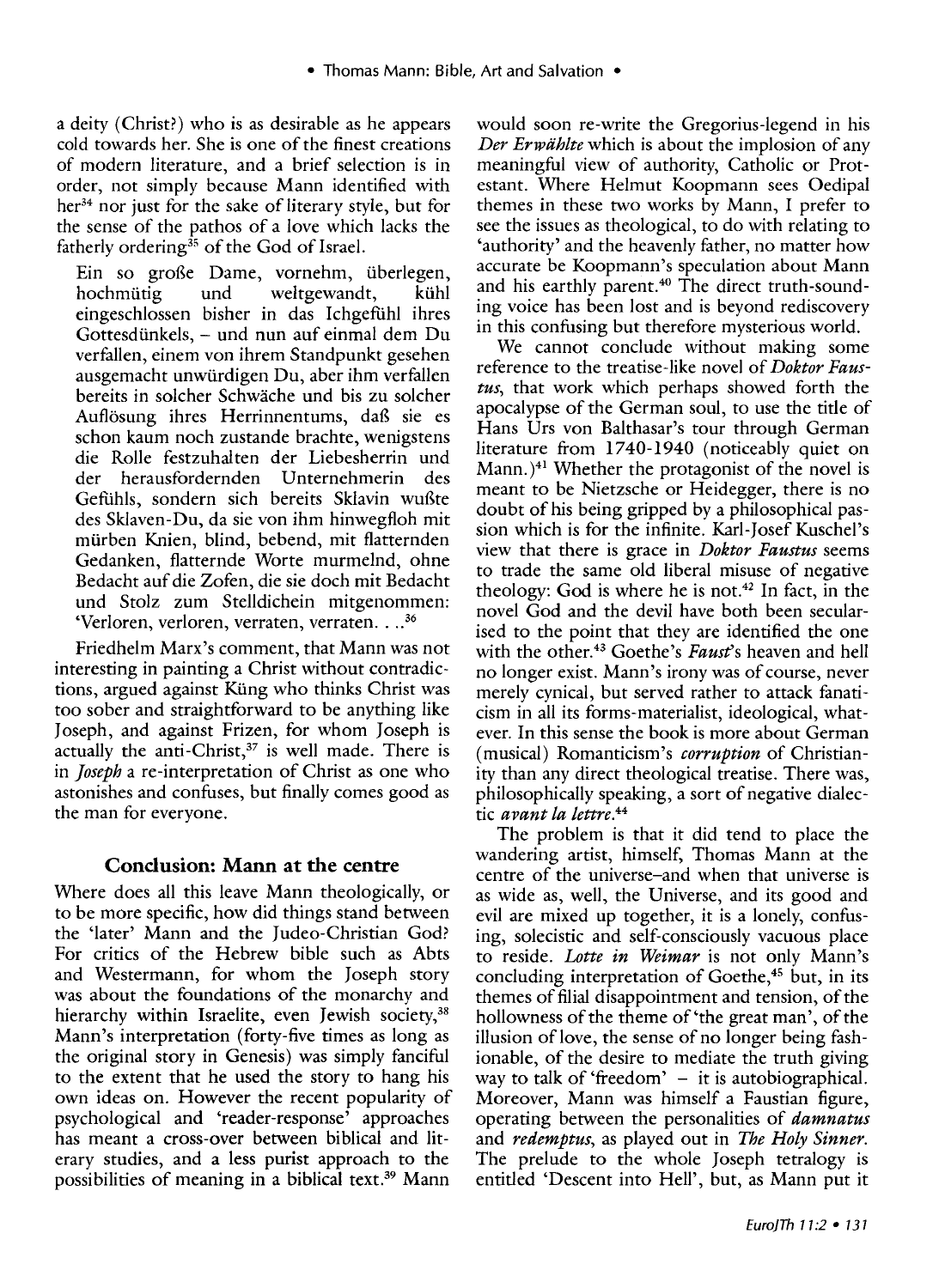himself, Germany 'has never descended into hell, and doesn't give a damn for guilt and redemption through grace.'46 But Mann thought that he had.

#### **Notes**

- 1 F. Golka, 'The Biblical Joseph Story and Thomas Mann's novel' in *The Leopard)s Spots* (T&T Clark, 1993), 123-34, 127: 'Where did Mann get this principle of repetition from, if he was not influenced by Noth's tradition-history? According to Manfred Dierks, Thomas Mann's work also narrates the philosophy of Schopenhauer. In this case the Joseph novel deals "with human self-liberation from the confinement to mythological predestination. . ." Mann uses the term "myth" in such a way "that basically all beings in the world are only one". Golka goes on (130) to show how von Rad [in his 'Biblische Josepherzahlung und Josephroman' in *Gottes Wirken in Israel* (Neukirchen-Vluyn, 1974), 285-304] challenged Mann's mythological interpretation of a work which was intended to promote secular wisdom and how von Rad's belief that such wisdom is 'open to the future' and linear-historical rather than past-oriented and 'cyclical' is to caricature things with a broad Barthian brush.
- 2 M. Dierks, *Thomas Mann-Studien* VII (Berlin 1987.)
- 3 See H Goldman, *Max Weber and Thomas Mann: calling and the shaping of the self* (Berkeley: Univ. of California Press, 1988 ); *Politics) Death and the Devil: self and power in Max Weber and Thomas M ann* (Berkeley: Univ. of California Press, 1992.)
- 4 As commented on and affirmed by B. Kristiansen in *Unform-Form-Uberform: Thomas Manns Zauberbet;g und Schopenhauers Metaphysik: eine Studie zu den Beziehungen zwischen Thomas Manns Roman Der Zauberbet;g und Schopenhauers Metaphysik*  (Copehagen: Akademisk forlag, 1978), 248f. He claims that Mann shared the Dionysan view, that only through breaking things up can new forms come into being.: Pepperkorn's story is portrayed as an *imitatio passionis Christi,* not a *Dionysian*  ecstasy (282.) Schopenhauer trumps Nietzsche!
- 5 H. Kiing: 'die partielle Identitat des menschlichen und des gottlichen Geistes zu einer Grundlehren gemacht' (in W. Jens & H Kiing, Anwalte der Humanität: Thomas Mann, Herman Hesse, Heinrich Boil [Miinchen: Piper, 1993], 122.)
- 6 See Erich C. Gruen, *Heritage and Hellenism: the reinvention of Jewish tradition* (Berkeley-Los Angeles-London: Univ Cal. Press, 1998. Ch.3.
- 7 *Ibid.,* 85; cf. Philo *Migr.* 158-63
- 8 It is significant that Isaac and Rebekah remain alive to give a blessing to Levi and Judah, thus cancelling out any possible invalidity of the blessing inherited from Jacob (see eh. 31)
- 9 'This does not designate a title, nor should it be seen as Christian interpolation. But it lifts Joseph well out of the ordinary and sets him in the glow of the divine' (Gruen, *Heritage,* 98, with reference to *]os. As.6.3,* 6.5, 13.13, 18.11, 21.4, 23.10)
- 10 Dierks, *Studien,* 246f. Cf. along these lines, Freud's *Moses and Monotheism* - an embarrassment to anthropologists and Freudians alike.
- 11 See Eckhard Heftrich, *Getriiumte Taten: uber Thomas Mann Bd III* (Frankfurt-a.-M.: Vittorio Klostermann, 1993), 419. Joseph is humanised by a portrait which does not deny his bad temper and his pride.
- 12 K Hamburger, *Thomas Manns biblische Werk: der ]oseph-Roman) die Moses-Erziihlung <Das Gesetz)*  (Miinchen: Nymphenburger, 1981), 174 with ref erence to Ernst Cassirer, *Philosophic der symbolischen Formen II: das mythische Denken* (Berlin, 1925.)
- 13 *Ibid.*, 108: 'Thomas Mann wollte, dass sein Joseph, mit dem doppelten Segen von oben und von unten, des Geistes und der Natur ausgestattet, die verschwarmt-universale Liebesreligion dieses Pharao gegen die reaktionare Tempelpartei in gesellschaftliche Wirklichkeit, eine gerechte soziale Ordnung und humane Kultur umsetzen sollte'
- 14 G. Lukacs, *Thomas Mann* (5th edn.; Berlin, 1957), 105.
- 15 *Ibid.,* 109.
- 16 *Ibid.,lll.*
- 17 Kenneth Hughes *Mythos und Geschichtoptimismus in Thomas Manns ]oseph-Romanen* (Bern-Frankfurt: Herbert Lang, 1975), 17: 'Der Weg vom Individuum zum Typischen ist als eine Wendung vom "Interessanten" zum Mythischen in F. Schlegels spezifischem Sinn, von Naturalismus zu Symbolismus, Krankheit zu Gesundheit, Romantik zu Klassik verschiedenartig ausgelegt worden'.
- 18 Joseph, V, 1687.
- 19 *Gesammelte Werke* (GW) IX,482:
- 20 'MAKOM he was called, space, because He was the space in which the world existed, but the world was not the place in which he existed ... But he lay in bonds, and was a God of waiting upon the future ... ' (Joseph, I, 287.)
- 21 Hughes, *Mythos,* 68: 'Mann damit eine Uebergangsfigur von den mythischen zu den historischen Vertretern der Tradition schafen will.'
- 22 Heftrich, *Getriiumte Taten,* 419, with reference to Joseph, V, 1686: 'Denn einerseits ist die Sohn- und Brüderschaft mit all dem dazugehörigen GefühlsaufWand die Voraussetzung fiir die Glaubwiirdigkeit der erzahlten Geschichte; anderseits ist die Absonderung zwar die Voraussetzung fiir die Erhohung, doch braucht der Auserwahlte nicht den Tribut eines Aschenbach oder Leverkiihn zu bezahlen. So konnen die Traume zu Taten des Lebens werden'
- 23 GWXI,409f.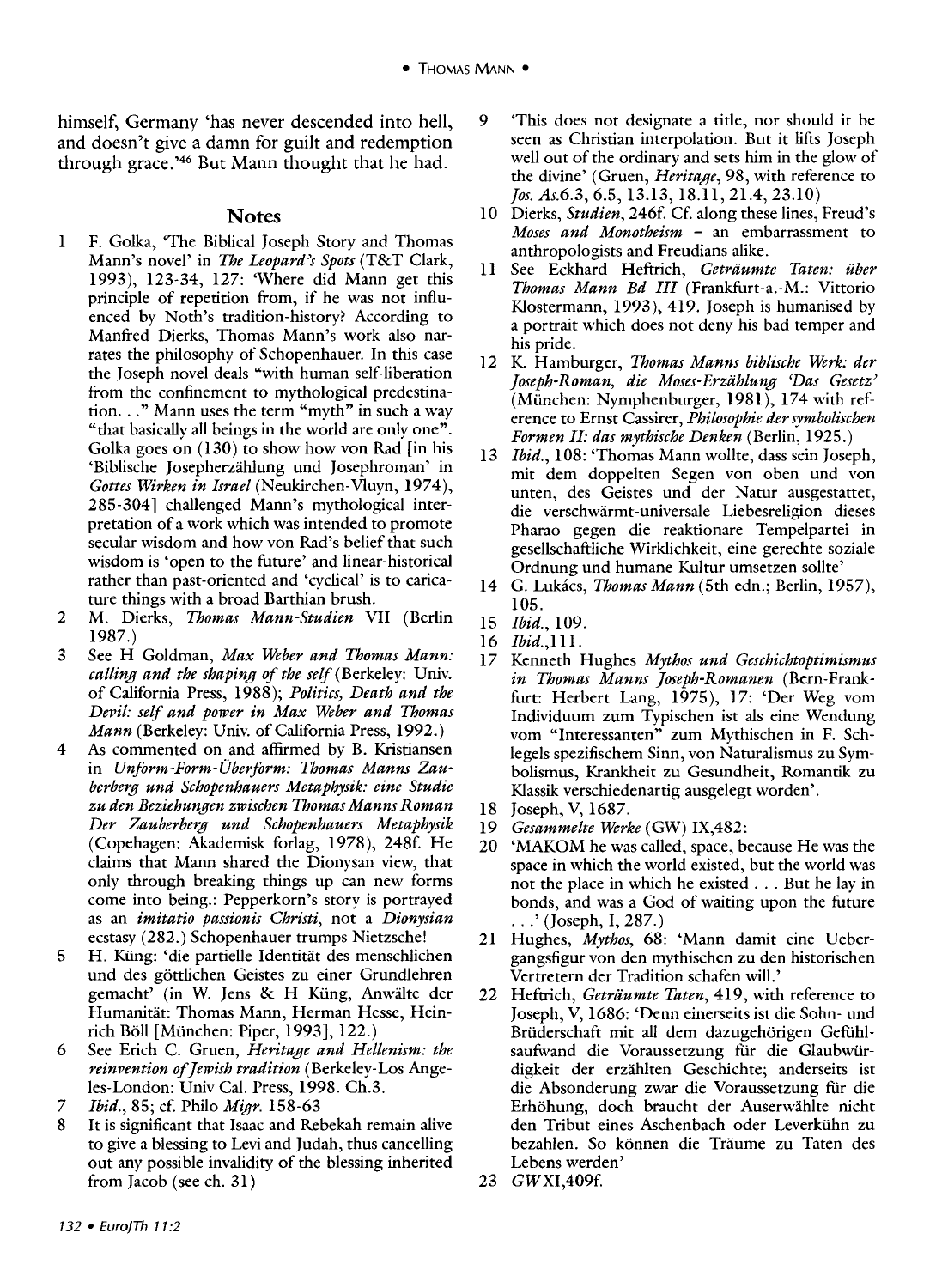- 24 C.A.M. Noble, *Dichter und Religion: Thomas Mann-Kajka-TS Eliot* (Bern-Frankfurt-N York-Paris: Peter Lang, 1987), 52: 'Was aber als poetisches Spiel erscheinen kann, miisste Thomas Mann in seiner religiösen Spätzeit als Ernst erscheinen, denn er selbst hat behauptet, sein Glaube sei gerade aus seiner ironisch-skeptischen Grundhaltung - aus seinen Werken und den Vorarbeiten zu ihnen-erwachsen. Der Zweifel am Zweifel ist die Religiosität des fast achtzigjährigen Thomas Mann.' Cf. Harold Bloom, *The Anxiety of Influence,* 54: 'Mann's swerve away from Goethe is the profoundly ironic denial that any swerve is necessary. His misinterpretation of Goethe is to read precisely his own parodistic genius, his own kind of loving irony, into his precursor .
- 25 Ibid., 36: 'Er finder besonders in C.G. Jungs Schriften die für ihn so fruchtbare psychologische Bestiitigung der Selbsterschaffung durch die Seele, der Einheit von Schicksal und Charakter, von Geschehen und Machen, jener Lehre, welche die Psychoanalyse mit der Prädestinationstheorie so unmittelbar und faszinierend in Beriihrung setzt.'
- 26 Compare *GWX* 398: 'To be frank: I have not much belief, but also do not believe so much in belief as in the goodness which can exist without belief, and in fact be the product of doubt' (cited in Donald Prater, *Thomas Mann: a life* [OUP 1995, 453.]) Mann followed this by saying, in a letter in response to Ersnt Steinbach's article in the *Zeitschrift fur Theologie und Kirche* ('Gottes armer Mensch. Die religiose Frage im dichterischen Werk von Thomas Mann') that he meant such faith and doubt to be faith and doubt in humanity, although the faith of humanism he felt was a long way down the road to full religious faith. The letter was itself published posthumously in ZThK 54 (1957) 255f.
- 27 Prater, *Thomas Mann,* 251, drawing on Mann's *Tagebuch* for 8 May 1936.
- 28 *The Correspondence of Thomas Mann and Karl Kerenyi* (translated A. Gelley; Ithaca-London: Cornell UP, 1975.) See also the comprehensive account by Willy R. Berger, *Die mythologischen Motive in Thomas Manns Roman Joseph und seiner Briider*  (Koln-Wien, 1971.)
- 29 The Apollinischen/Dionysischen or intellect vs. instinct/will contrast as Nietzsche had described the split. See L Klages *Der Geist als Widersacher der Seele* (3rd edn; Munich: J.A. Barth, 1954.)
- 30 'Thomas Mann und das Christentum', in H Koopman (Hg.) *Thomas-Mann-Handbuch* (3. Aufl.; Stuttgart: Alfred Kröner, 2001), 307-326, 319.
- 31 See C.G. Jung/K *Kerenyi Einftihrung in das Wesen der Mythologie,* (2nd edn., Zurich, 1951.)
- 32 H. Siefken, *Thomas Mann: Goethe-Ideal der Deutscheit: Wiederholte Spiegelungen 1893-1949*  (Munich: W. Fink, 1981) , 185: Mann's writings and lectures in the late 1930s give an indication

that his Faust-work was beginning to come to the surface; nor would he lose the debt to Goethe's moderate stance concerning Christianity as of ethical worth (contrasted with Nietzsche's view.) H. Bloom, *Anxiety,* 54: 'Mann's swerve away from Goethe is the profoundly ironic denial that any swerve is necessary. His misinterpretation of Goethe is to read precisely his own parodistic genius, his own kind of loving irony, into his precursor.'

- 33 W. Frizen, *Zaubertrank der Metaphysik: quellenkritische Oberlegungen im Umkreis der Schopenhauer-Rezeption Thomas Manns* (Frankfurt-a.-M.: P.D. Lang, 1980.)
- 34 Hermann Kurzke, *Thomas Mann. Das Leben als Kunstwerk: Eine Biographic* (Miinchen: C.H. Beck, 1999), 429.
- 35 A recurrent theme in Kurzke's biography, and one with echoes of Nietzsche's psychopathology.
- 36 Frankfurter Ausgabe Gesammelte Werke: *Joseph und seine Briider* Ill (Fischer 1983 ), 440f.
- 37 Friedhelm Marx, *Tch aber sage Ihnen'*: Christus*figurationen im Werk Thomas Manns,* Frankfurt am Main: Vittorio Klostermann, 2002, 154-155. Cf. 193: 'Josephs *Praefiguratio* Christtbesteht vor allem darin, daB er sein Leben (wie Oscar Wildes Christus) als Kunstwerk begreift.' He is also, argues Marx, one who combines Christ with a Hermes-like character in which secret wisdom is given to Pharaohs with the use of the 'Ich bin' formula and to his brothers with blessing in which the 'messiahship' gets passed on to Judah (194f).
- 38 See Friedemann W. Golka, *The leopard's spots : Biblical and African wisdom in proverbs* (Edinburgh: T&T Clark, 1993.) Golka has recently given a paper at the International SBL Conference 2002 in Berlin in which he argued for von Rad as a pioneer of the literary way of reading the Joseph-novella. Cf. n. l.
- 39 Cf. George Bridges, Thomas Mann's *Joseph und seine Briider and the Phallic theology of the Old Testament* (Bern: Lang, 1995.)
- 40 H. Koopman, *Thomas Mann: Konstanten seines literarischen Werks* ( Gottingen: Vandenhoeck & Ruprecht, 1975), 54-67; 75-79.
- 41 In his *Apokalypse der Deutschen Seele* (Salzburg-Leipzig: Anton Bustet, 1937.)
- 42 H.-J. Kuschel, *The Poet as Mirror: Human Nature, God and Jesus in Twentieth Century Literature*  (London: SCM, 1999) = *Im Spiegel der Dichter: Mensch, Gott und Jesus in der Literatur des 20. Jahrhunderts* (Diisseldorf: Patmos, 1997.) Also his yet more recent *Jesus Christus im Spiegel der Weltliteratur* (which is kind of a well-annotated reader of literature from the last one hundred years.)
- 43 See Christian Albrecht, 'Protestantismusdeutung und protestantisches Erbe in Thomas Manns Roman "Doktor Faustus"' *ZThK95* (1998): 410- 428. He argues that the 'hero' Leverkiihn repre-